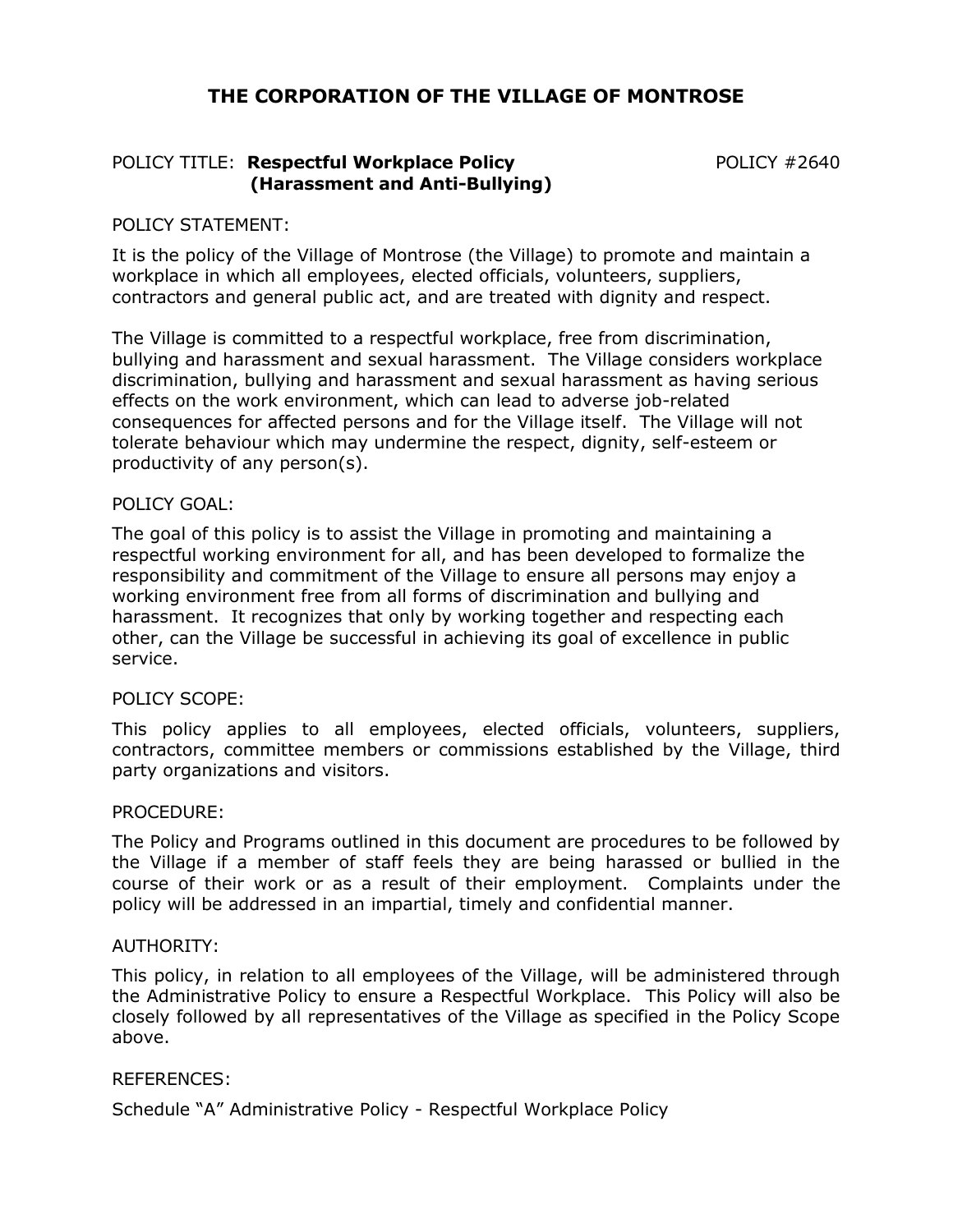Initially approved at meeting #38-13 on December 2, 2013 Approved as amended at meeting #21-16 September 6, 2016 Last reviewed and confirmed unchanged at meeting #42-21 on September 7, 2021 Next scheduled to be reviewed on September 6, 2022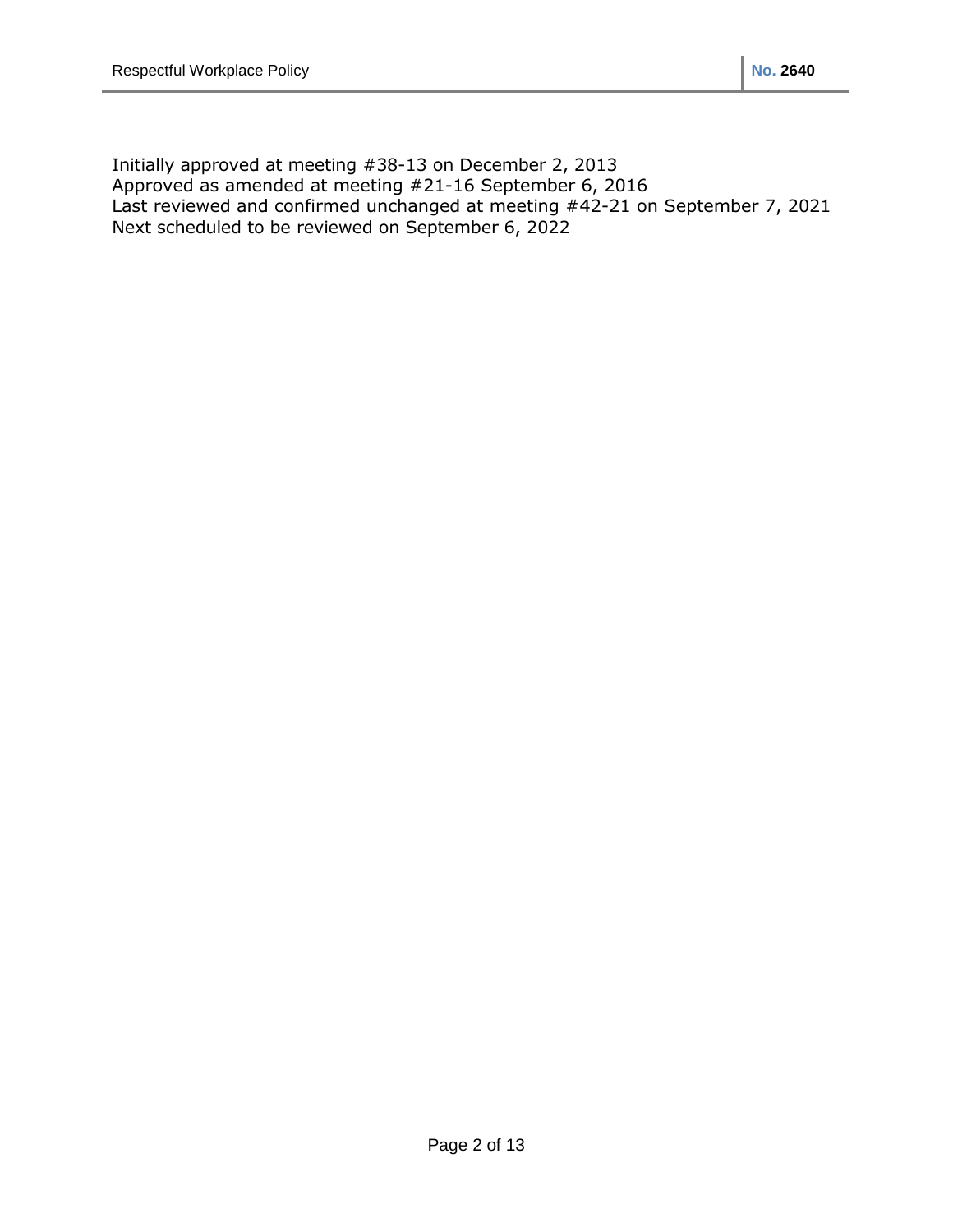# **SCHEDULE "A" THE CORPORATION OF THE VILLAGE OF MONTROSE ADMINISTRATIVE POLICY**

## **1. Purpose:**

All employees have a right to enjoy a working environment free from all forms of discrimination and bullying and harassment. The purpose of this policy is to assist the Village of Montrose in promoting and maintaining a respectful working environment for all employees.

# **2. Policy**

- 2.1 The Village is committed to a respectful workplace, free from discrimination, bullying and harassment and sexual harassment. The Village considers workplace discrimination, bullying and harassment and sexual harassment serious in nature and will not tolerate behavior which tends to undermine the respect, dignity, self-esteem or productivity of any employee.
- 2.2. Violations of this policy will be addressed in an impartial, timely and confidential manner. Conduct contrary to this policy will not be tolerated and may result in disciplinary action up to and including termination of employment. Off-duty conduct which has an impact in the workplace *may* be subject to the terms of this policy.
- 2.3. Retaliation or reprisal against anyone who, in good faith reports violation(s) of this policy will be considered in violation of this policy. Retaliation or reprisal is considered to be discriminatory and is subject to disciplinary action by the Village up to and including termination of employment.
- 2.4. Good faith investigations under this policy are not grounds for a bullying and harassment complaint. Where it is determined that a person has made a false allegation or complaint, in bad faith or with the intent to harm another and/or has misrepresented what is going on in the workplace, then formal disciplinary action may be taken against the person. Conduct based on mistakes or misunderstandings shall not constitute malicious conduct.

*Nothing in this Policy should be construed as depriving employees covered under the CUPE Local 2087 Collective Agreement, of their rights under the Collective Agreement. The intention is for this policy to work in conjunction with any language on discrimination contained in the collective agreement.*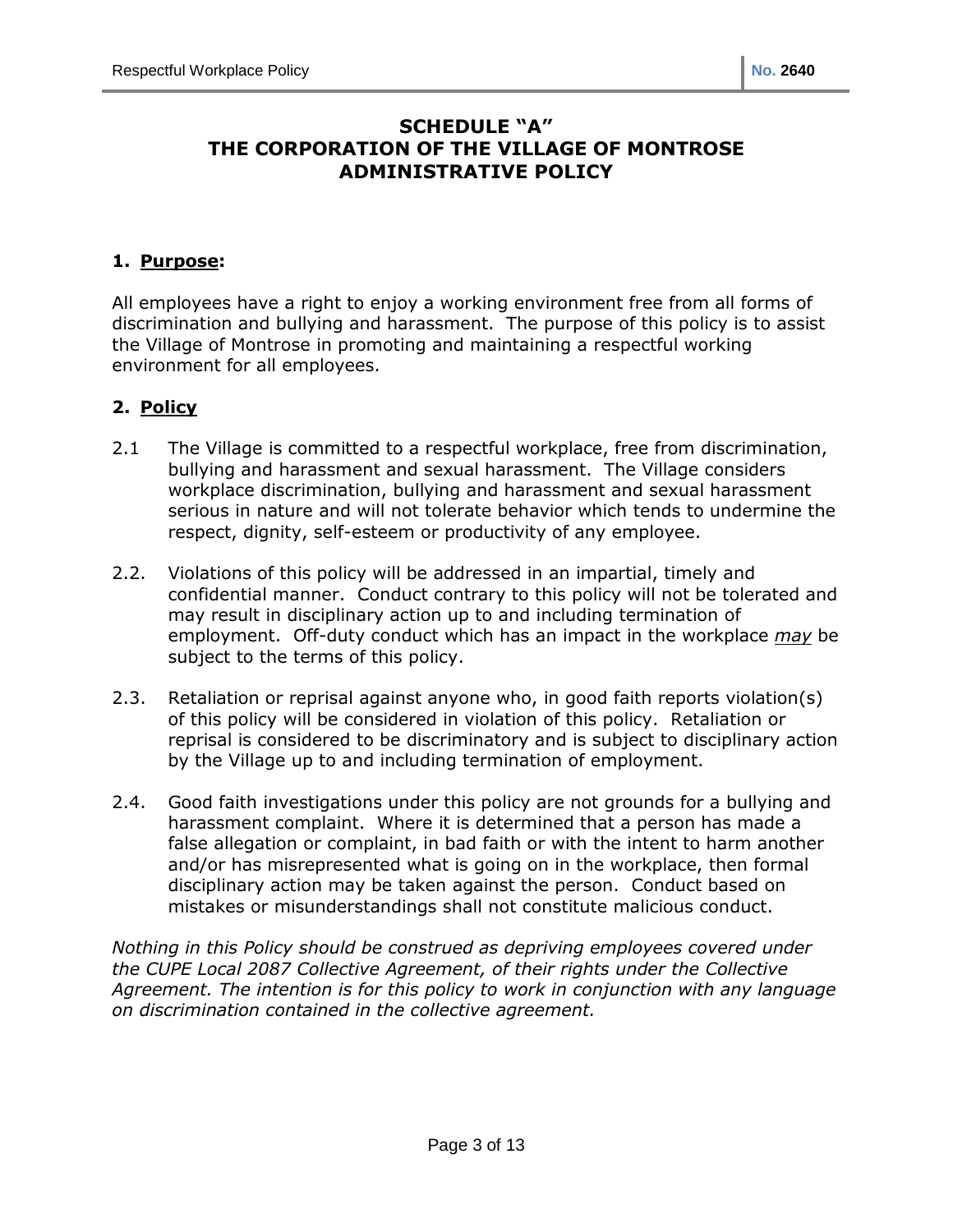# **3. Scope:**

- 3.1. This Policy applies to all employees of the Village and covers all means of communication (verbal, written and electronic). Anyone who feels that they have been treated in direct violation of this policy or who observes violations to this policy should report infractions in accordance with Section 7 of this policy.
- 3.2. Reported incidences of conduct contrary to the policy by persons who are not directly related to the Village (i.e. contractors, consultants, etc.) will be addressed and assessed on a case-by-case basis, and may result in reviewing the contract with the service provider, taking measures to mitigate harm and prevent further misconduct that would otherwise be unnecessary; and potentially, causing harm to the working relationship.

## **4. Definitions:**

4.1 *"Bullying and Harassment"* refers to any inappropriate conduct or comment by a person towards a worker that the person knew or reasonably ought to have known would cause that worker to be humiliated or intimidated, but excludes any reasonable action taken by an employer or supervisor relating to the management and direction of workers or the place of employment.

Bullying and harassment behavior can also refer to any behaviour that tends to disrupt civility and cooperation in the workplace and interferes with efficient and effective work flow, including, without limitation, any inappropriate behaviour in the form of repeated and hostile or unwanted actions, verbal comments, actions or gestures, that could negatively impact the dignity or psychological or physical integrity of an employee or other individual, or that otherwise tends to result in a harmful work environment for the employees.

- 4.1.1 Such behaviour may include, but is not limited to:
	- a) abuse of authority where a staff member uses authority in an unreasonable manner;
	- b) non-constructive criticism addressed in such a way as to intimidate, undermine confidence, or imply incompetence;
	- c) spreading malicious rumors or intentionally conveying false information about another individual;
	- d) breaching the confidentiality of another employee;
	- e) refusal to cooperate with other staff members and employees;
	- f) shouting or yelling;
	- g) using abusive or derogatory language and/or intimidating behaviour;
	- h) threats of violence, retribution, litigation or financial harm; and
	- i) verbal or physical assaults directed at other employees.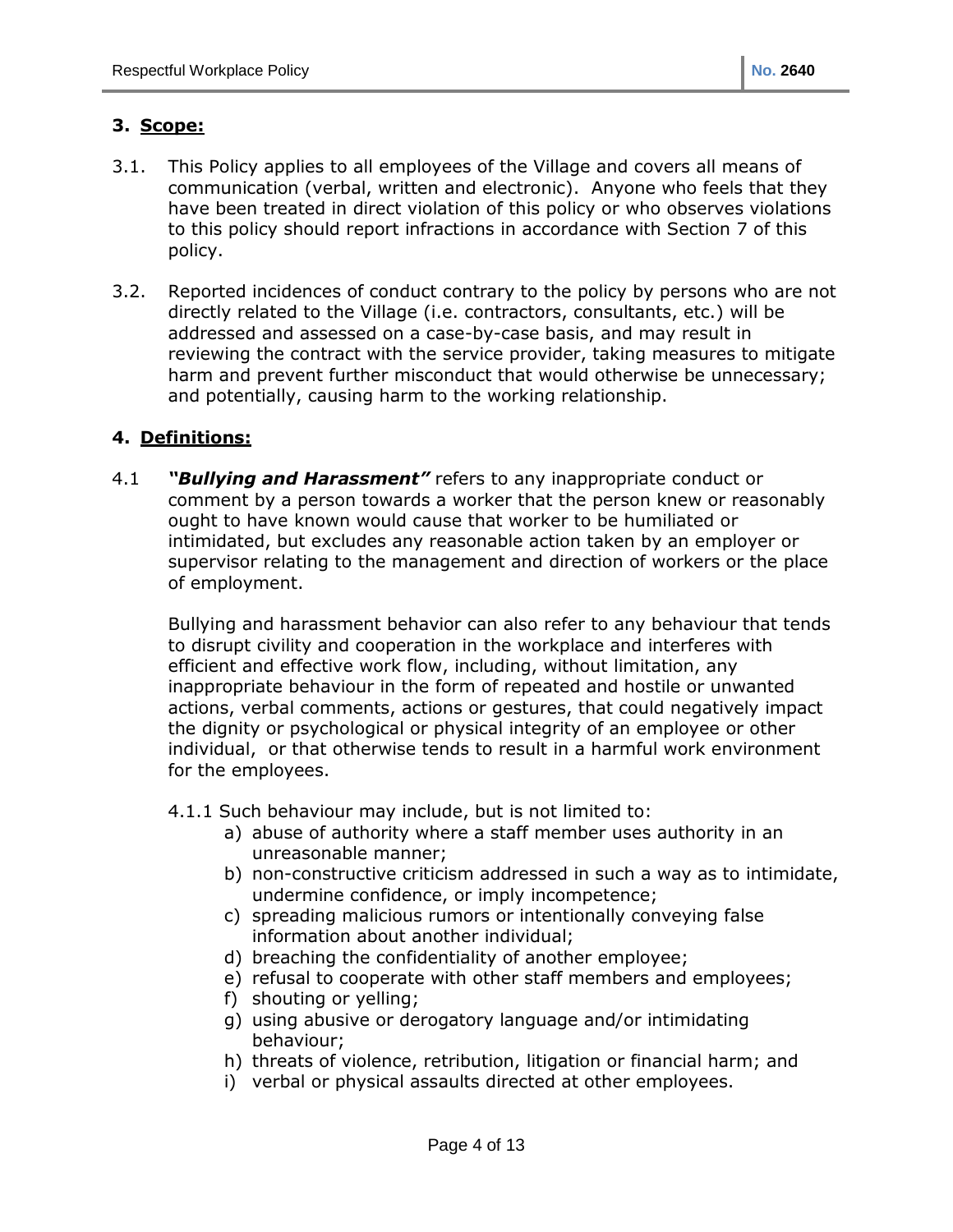- 4.1.2 Disruptive and disrespectful conduct is a serious offence and must be distinguished from an employee's legitimate right to:
	- a) express opinions freely and courteously and to support positions whether or not they are in agreement with those of other employees;
	- b) engage in honest differences of opinion with respect to workrelated issues that are discussed in appropriate forums;
	- c) engage in good faith constructive criticism of others; and
	- d) comply with professional, supervisory responsibilities to evaluate and report on the performance, conduct or competence of employees.
- 4.2 *"Chief Administrative Officer (CAO)"* is the person appointed by the Council under section 197 of the *Local Government Act*.
- 4.3 *"Complaint"* is the documented report of a violation under this policy.
- 4.4 *"Complainant"* is an individual who informs the Village of an incident, related to themselves, that they believe to be in violation of this policy.
- 4.5 **"***Discrimination***"** refers to unfair, differential treatment of an individual or group of individuals that is prohibited by law. It may be intentional or unintentional and often stems from prejudice and/or stereotypes. Discrimination can result in one individual or group having an advantage over another. It can cause an individual or group to be excluded from activities, in which they have the right to be included.
	- 4.4.1. The BC Human Rights Code protects all from discrimination on the following grounds:
		- a) Race;
		- b) Colour;
		- c) Ancestry;
		- d) Place of origin;
		- e) Religion;
		- f) Marital status;
		- g) Family status;
		- h) Physical or mental disability;
		- i) Sex;
		- j) Sexual orientation;
		- k) Age;
		- l) Political belief; or
		- m) Unrelated criminal conviction.
- 4.6 *"Investigator"* is the person assigned to investigate a complaint about bullying and harassment or discrimination. If not the CAO, the Investigator may at the CAO's discretion be an external third party.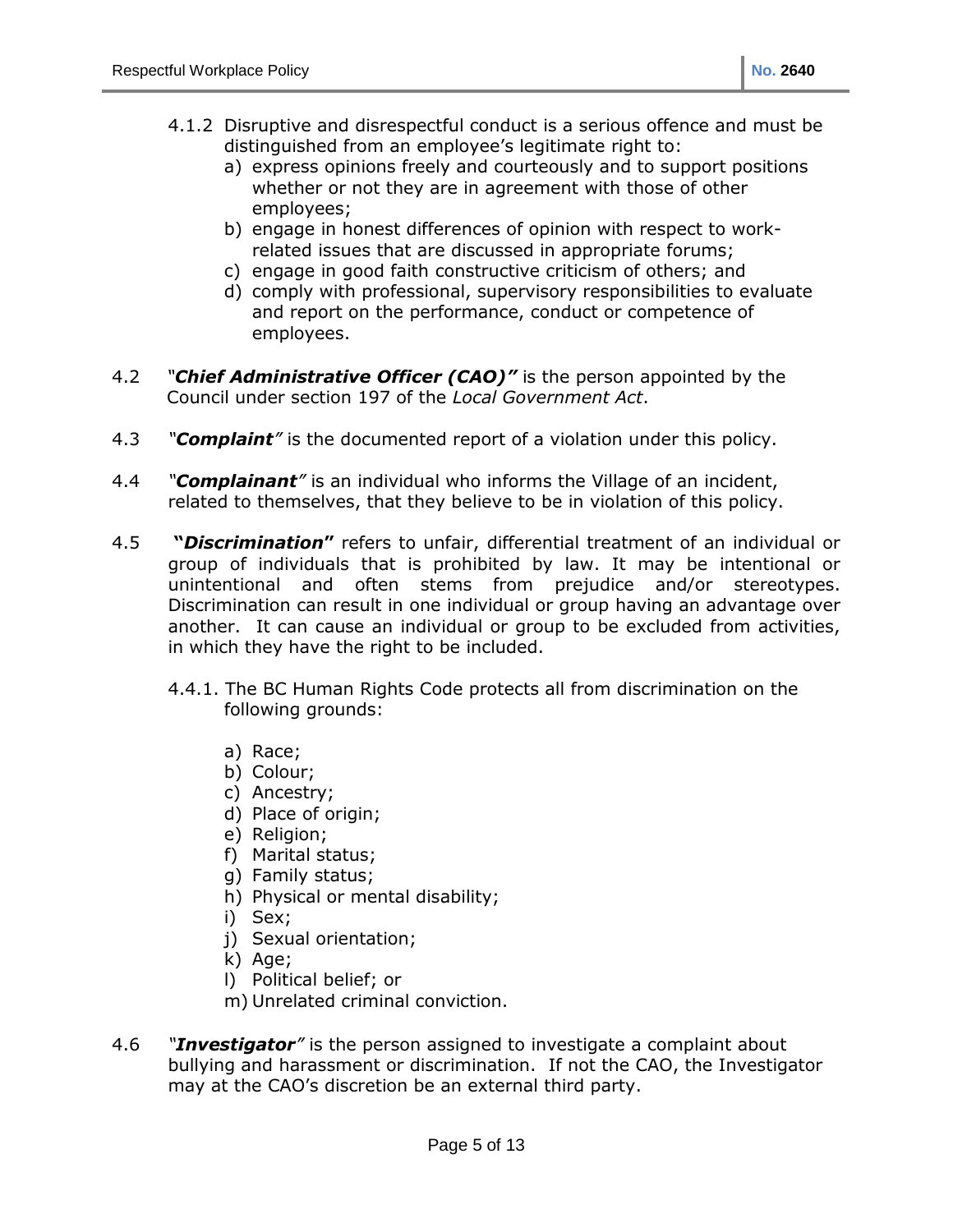- 4.7 *"Supervisor"* is the immediate supervisor of the Complainant, Reporter or Respondent.
- 4.8 *"Mediation"* is a voluntary process used to resolve conflict by having a professional and neutral third party help the disputing parties arrive at a mutually acceptable solution.
- 4.9 *"Reporter"* is someone who informs the Village of an incident, related to another employee, believed to be in violation of this policy.
- 4.10 *"Respondent"* is an individual against whom an allegation(s) of conduct contrary to the policy have been made and who is responding to the allegations made in the complaint.
- 4.11 *"Sexual Harassment"* refers to unwelcome conduct that is sexual in nature which tends to result in a damaging effect on the work environment or lead to adverse job-related consequences for the victim of the harassment. The term of "sexual harassment" is not meant to apply to social relationships between employees based on mutual consent. Individuals' conduct and comments should reflect mutual respect as normal standards of conduct for the workplace.
	- 4.12.1. Examples of Sexual Harassment include, but are not limited to:
		- a) A person in authority asking an employee for sexual favours in return for being hired or receiving promotions or other employment benefits,
		- b) Unwelcome remarks, questions, jokes, innuendo of a sexual nature including sexist comments or sexual invitations;
		- c) Leering, staring or making sexual gestures;
		- d) Unwanted physical contact such as touching, patting, pinching or hugging;
		- e) Verbal abuse, intimidation or threats of a sexual nature;
		- f) Sexual advances with actual or implied work-related consequences,
		- g) Inquiries or comments about a person's sex life or sexual preference,
		- h) Display of pornographic or other sexual materials, or
		- i) Offensive pictures, graffiti, cartoons or sayings.
- 4.12 *"Supervisor"* is the immediate supervisor of the Complainant, Reporter or Respondent.
- 4.13 *"Village"* is the Village of Montrose.

## **5. Responsibility:**

Every employee of the Village is responsible for conducting herself/himself within the spirit and intent of this Policy as well as contributing towards a safe, welcoming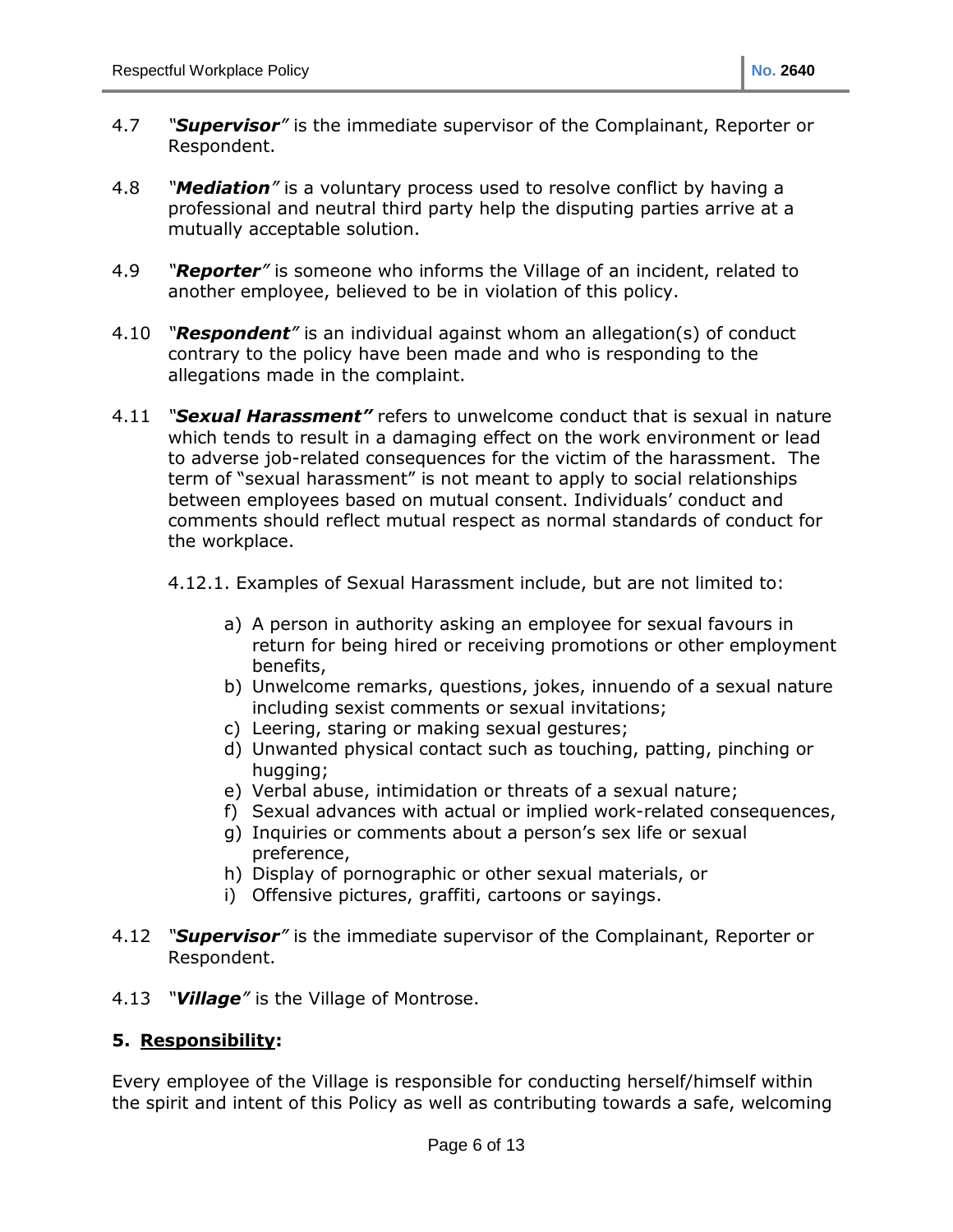and inclusive work environment, free from discrimination, sexual harassment, and disruptive and disrespectful conduct. Additionally, all incidents of bullying/harassment must be reported immediately to a supervisor verbally and/or in writing. A Workplace Bullying and Harassment Complaint Form (Schedule B) is also recommended to be completed.

- 5.1 *Supervisor Responsibility*: If a supervisor suspects that discrimination or bullying and harassment may be occurring, he/she must take the appropriate action, as per the procedures in section 7, to deal with the concern.
- 5.2 *Employee Responsibility*: An employee who feels subject to, or who is aware of an incident of discrimination or bullying and harassment is encouraged to try and communicate directly with the other individual(s) involved and advise him/her that the behavior is unwelcome. If an individual does not feel able to communicate directly with the other person involved, he/she should file a complaint.

# **6. Confidentiality:**

6.1 The *Freedom of Information and Protection of Privacy Act* governs rights to privacy and access to information with respect to complaints under this Policy. The investigation of complaints will be conducted with discretion and inappropriate breaches of confidentiality may be subject to discipline. To protect the interests of the parties involved, every reasonable effort will be made to maintain confidentiality throughout the process. Information relating to the complaint will only be disclosed to the extent necessary to carry out these procedures. Individuals consulted will be cautioned not to discuss the issue or disclose that a complaint has been made and is being investigated. All parties will be given the opportunity to present evidence in support of their positions and to defend themselves against allegations of misconduct under this Policy.

## **7. Complaint Procedure:**

- 7.1 All reports of discrimination, sexual harassment, and disruptive and disrespectful conduct will be taken seriously. Employees should report any behaviour which they believe constitutes a violation of this policy immediately.
- 7.2 Complainants are encouraged to make known to the alleged harasser(s) directly that their conduct is unwelcome and that it should cease immediately. If this is not successful in stopping the behaviour or if the complainant is uncomfortable doing this, then he/she may proceed with the following steps.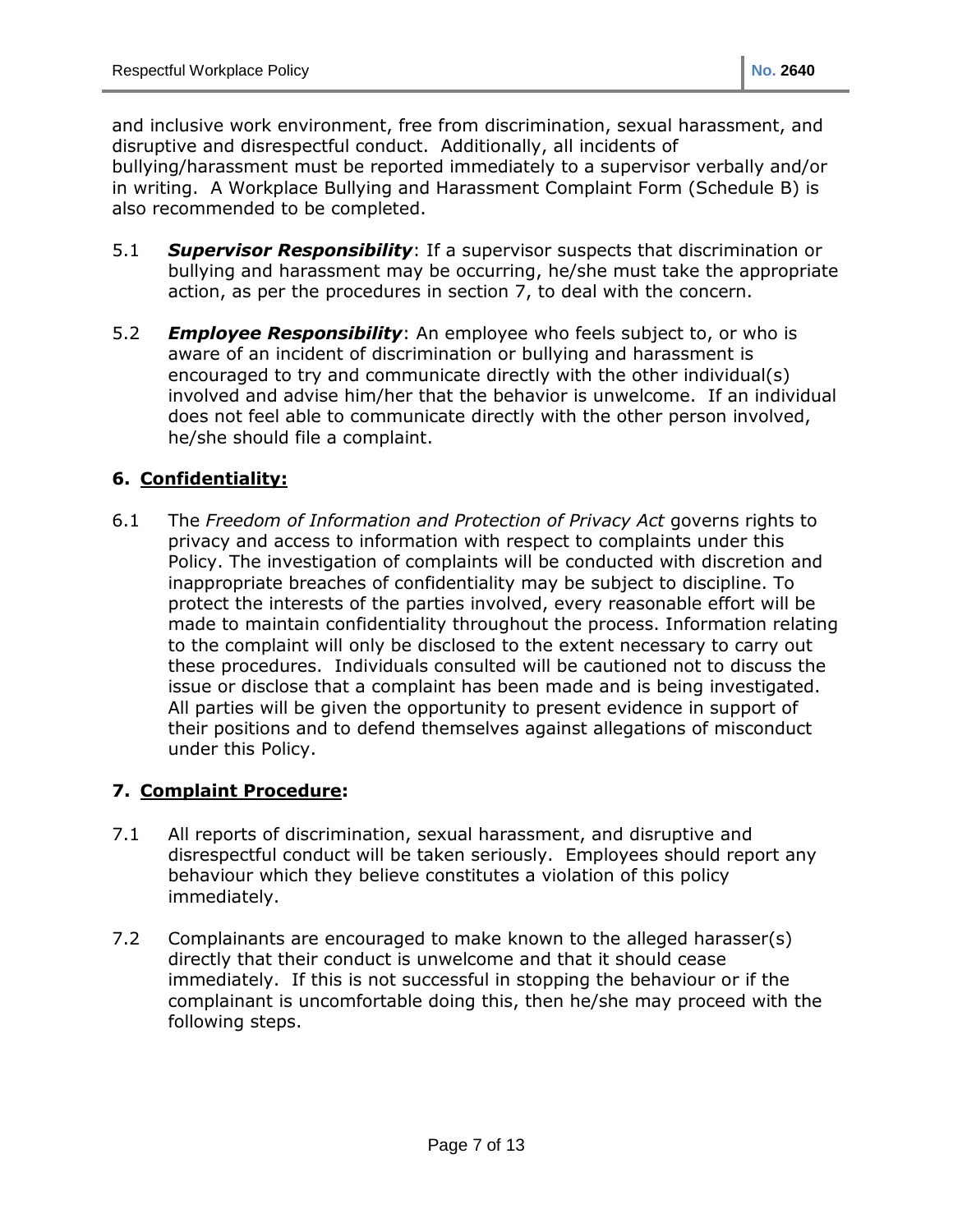#### 7.3 *Step 1 - Informal Complaint*

This process is an avenue to obtain information, voice a concern and develop a means to deal with the problem with the help of the Village.

- 7.3.1 An employee who considers that he or she has been subjected to a violation of this policy may initially choose a representative, who maybe a union representative, an immediate supervisor, or another individual of their choosing.
- 7.3.2 Discussions regarding the employee's concerns will be treated confidentially and informally. The policy and procedures will be outlined and various choices discussed to assist the employee in deciding which course of action is most appropriate. Some actions are:
	- a) direct discussion with alleged harasser, with or without job stewards support;
	- b) begin a formal investigation;
	- c) further consideration of course of action; and
	- d) suspend or stop the process.
- 7.3.3 Formal complaints may be the initial step of the process if an employee is not receptive to an informal approach.
- 7.4 *Step 2 - Formal Complaint*
	- 7.4.1 A formal complaint can be made when informal approaches have not resolved the problem and/or the concerned employee wishes a formal investigation to be conducted. Formal complaints should be made in writing and use the Workplace Bullying and Harassment Complaint Form shown in Schedule B.
	- 7.4.2 The initial contact for a formal complaint (supervisor, or other person) is responsible to ensure that the CAO is notified. It is the responsibility of the CAO to initiate an investigation and to provide recommendations for resolution. Investigations will involve the completion of a Workplace Anti-Harassment and Anti-Bullying Investigation Form as shown in Schedule C.
	- 7.4.3 A formal complaint will follow the process outlined below:

#### **Investigation Process**:

**a)** *Fact finding* - The investigator will conduct a background and/or document review and complete interviews with relevant parties to clarify the details and provide additional information about the incident. Both parties will have opportunity to identify witnesses or others to be interviewed. Co-workers may be interviewed where witnesses are not available. All interviews will be conducted in a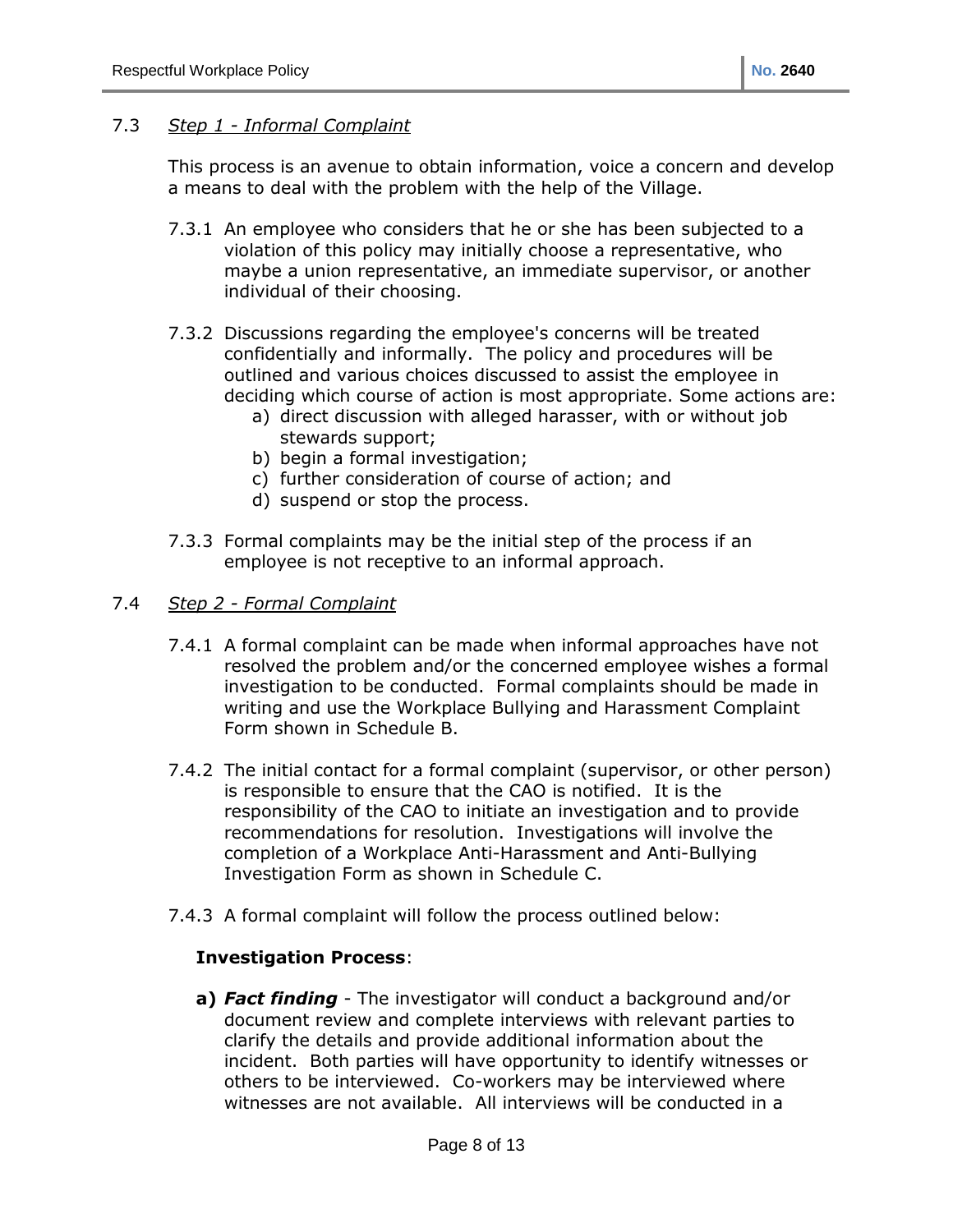confidential manner which respects the individual's rights and the work environment. The investigator will document all information gathered from all sources and provide results/conclusions of the investigation.

- **b)** *Preliminary Resolution* At any time during the course of the investigation, the investigator and the parties may reach resolution or settlement of the matter, in which case the investigator may propose that the investigation be discontinued.
- **c)** *Notification and Discussion of Results* At the conclusion of the investigation, the investigator will discuss the results with the parties, Supervisor, and/or CAO, as necessary.
- **d)** *Results of Investigation* The investigator will submit a written report to the CAO outlining facts, issues and recommendations and details of the resolution if applicable.
- **e)** *Final Resolution* **–** If a resolution has not been reached the CAO will decide the matter. The parties will have access to the grievance process through their Collective Agreement, where applicable.

#### **Results of the Investigation:**

- *a) Report Supported* Remedial action in all cases is intended to be appropriate to the situation and the following are examples of actions that may be taken:
	- disciplinary action up to and including dismissal;
	- education and training;
	- review and modification of policies, procedures and practices;
	- ongoing monitoring; and
	- any other strategy designed to eliminate/prevent bullying and harassment.
- *b) Report Unsupported* where the results of an investigation do not support the specific complaint, no further action will occur.
- *c) Malicious Reports* Where, as a result of the investigation, it is determined that an employee has initiated this procedure with directed and specific intent to harm or in bad faith with reasonable knowledge of intent to harm, then formal disciplinary actions may be taken against the employee involved.
- *d) Follow-Up* In most cases a follow up should occur periodically over a minimum period of six months.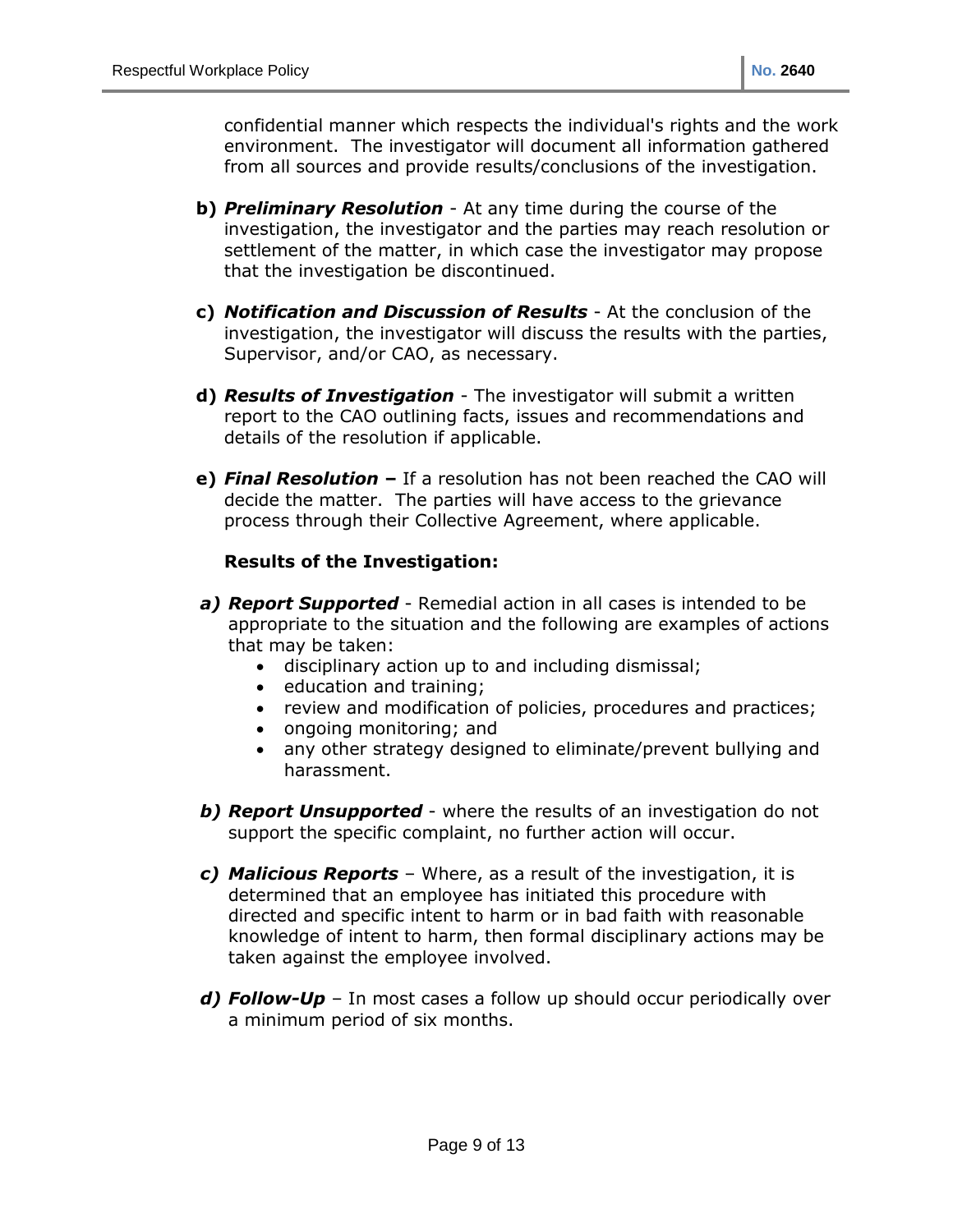## **Appeal Process:**

- **a)** *Appeal Request* Should either party wish to appeal any outcome of the investigation, they are free to do so. An appeal must be made in writing without unreasonable delay and no later than 30 days after the final resolution.
- **b)** *Supported Documentation* Full details on the reason for appealing must be provided and must clearly explain why there is a disagreement on the decision.
- **c)** *Appeal Meeting* An appeal meeting will be arranged to discuss the appeal request, and where possible, other participants may be included in this meeting (i.e. unbiased third party, union, etc.).
- **d)** *Final Decision* A final decision will be provided in writing to all parties immediately after completion of the review activities. However, every effort must be made to follow the current corrective actions while the appeal process is being conducted.
- 7.5 Where the CAO is the alleged bully, the Mayor, or a designated representative of Council will assist in receiving / following-up on incidents and/or reports.
- 7.6 Where an Elected Official is the alleged bully, the CAO or his/her designate will assist in receiving / following up on incident and/or reports.

## **8. Other Remedies:**

- 8.1 This policy is in addition to and not in substitution of rights that all individuals have under the *British Columbia Human Rights Code*. In addition, employees of the Village who are members of the bargaining unit may access the grievance procedure.
- 8.2 Where a complaint is substantiated, an appropriate remedy will be assessed on a case by case basis. This may include corrective action such as education, training, mediation, temporary or permanent changes to reporting structures or work assignments and discipline up to and including termination of employment.

# **9. Corrective Action and Discipline:**

- 9.1 Where a complaint of bullying and harassment is substantiated, the harasser may be subject to corrective or disciplinary action, up to and including dismissal.
- 9.2 No record of complaint of discrimination or bullying and harassment will be noted in employee personnel files, except in the case where discipline has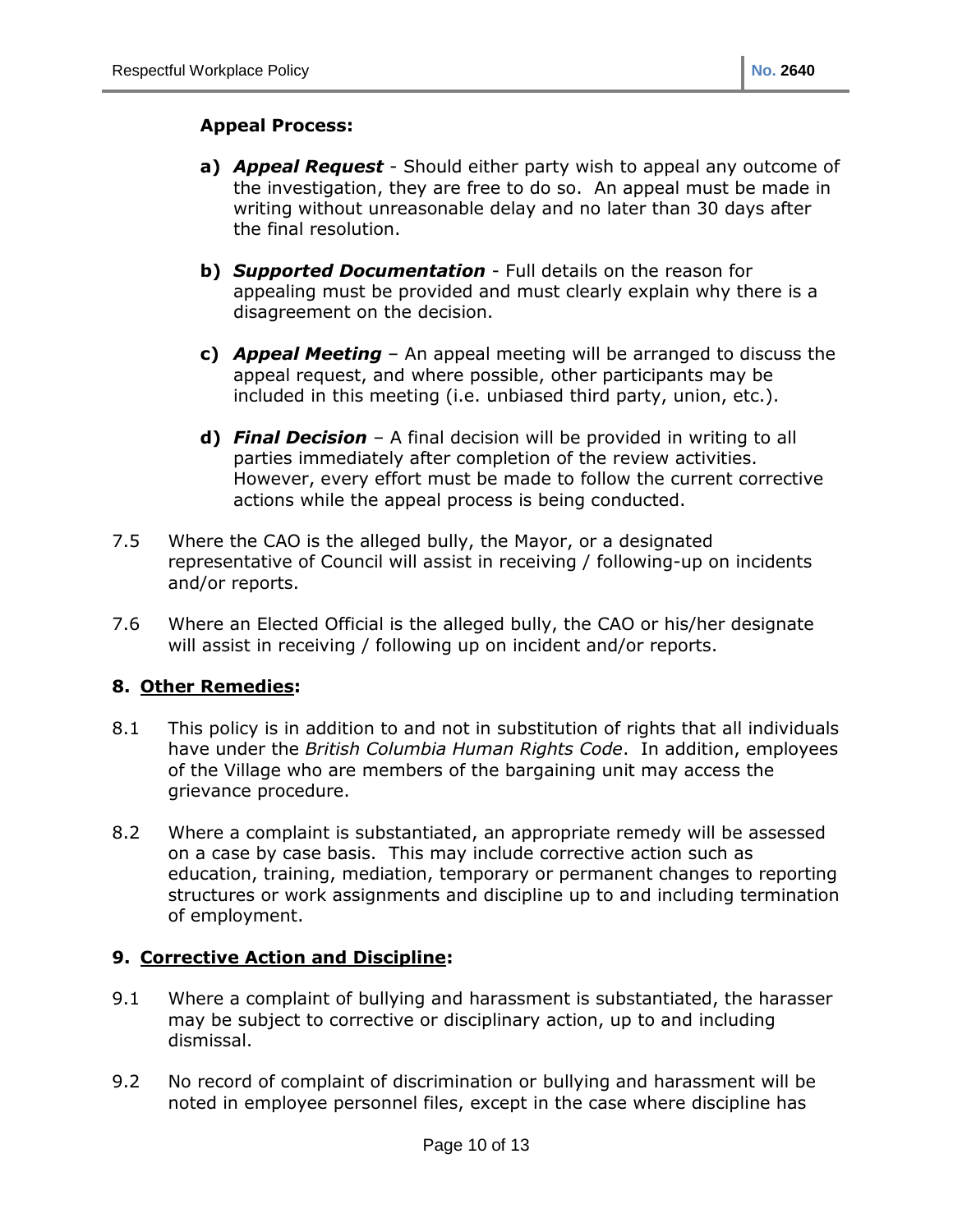been imposed. In cases where discipline has been imposed, a copy of the disciplinary letter will be placed in the employee's personnel file for a period of time in accordance with the Collective Agreement.

#### **10. Complaints involving members of the public, suppliers and others:**

Complaints regarding bullying and harassment by a member of the public, supplier, contractor or anyone other than an employee of the Village should be directed to the appropriate Supervisor. The Supervisor will notify the CAO who will assist in resolving the matter to the extent appropriate to the circumstances.

## **11. Time Limits:**

All complaints will be taken seriously and acted upon in a timely manner, where possible the investigation and outcomes shall be complete within twenty (20) working days from date of complaint being filed. An extension may be granted based upon mutual agreement with the parties involved.

## **12. Training:**

Training for all Village employees will include participation in courses and/or workshops on how to recognize respond and report on incidents and/or complaints with respect to bullying and harassment. Training will occur as required and will be included during initial orientation of new employees.

## **13. Record Keeping:**

The Village expects that employees experiencing or witnessing suspected/alleged bullying and harassment activities to complete the Workplace Bullying and Harassment Complaint Form (Schedule B). The Village will keep all records pertaining to investigations and findings in a secure and confidential manner.

## **14. Authority to Act:**

The Authority to act resides with the Chief Administrative Officer, or his/ her designate in their absence.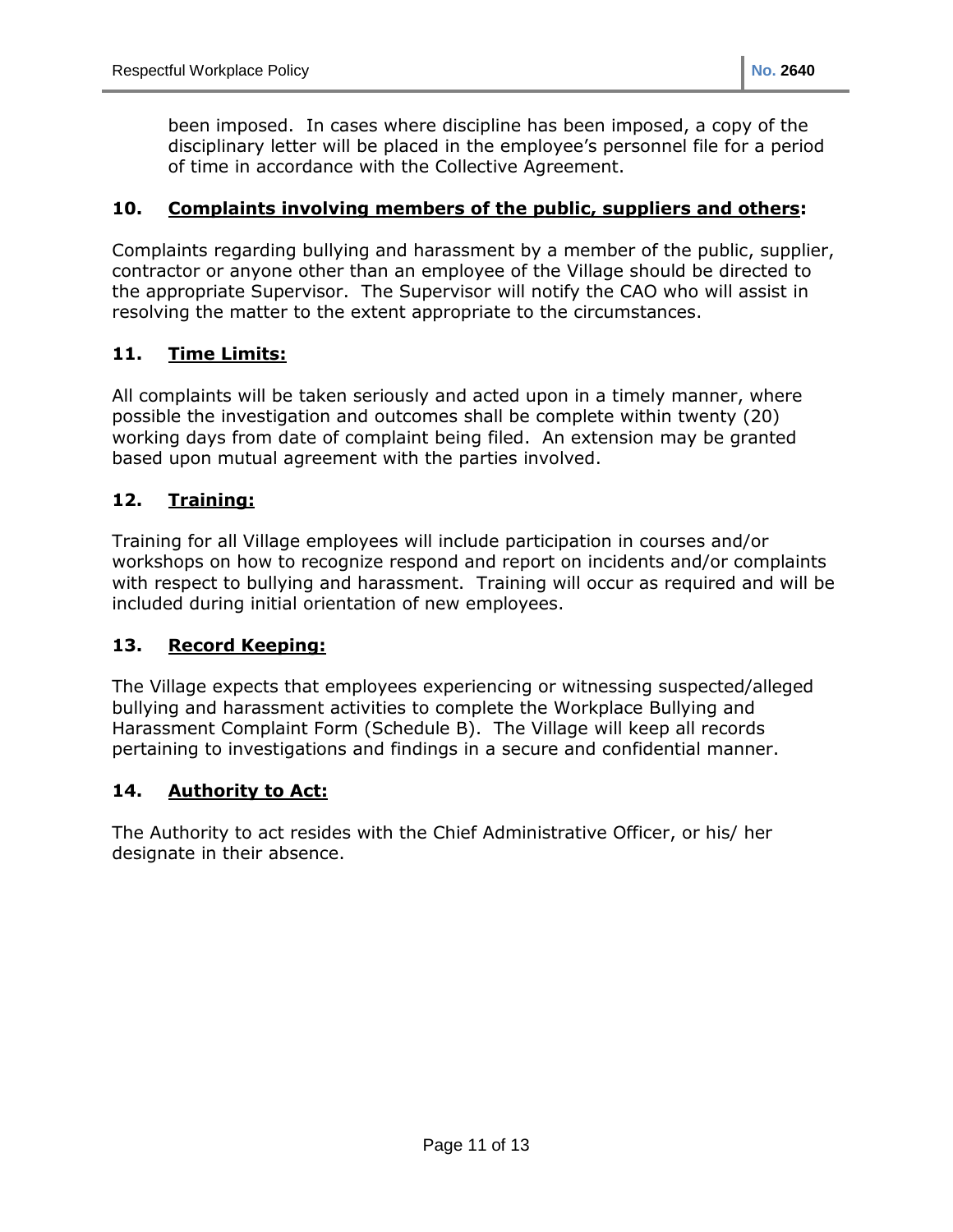# **SCHEDULE "B" THE CORPORATION OF THE VILLAGE OF MONTROSE**

#### **WORKPLACE BULLYING AND HARASSMENT COMPLAINT FORM**

#### **COMPLAINANT INFORMATION**

**NAME: \_\_\_\_\_\_\_\_\_\_\_\_\_\_ POSITION: \_\_\_\_\_\_\_\_\_\_\_\_\_\_ DATE: \_\_\_\_\_\_\_\_**

#### **RESPONDENT INFORMATION (ALLEGED BULLY/HARASSER)**

**NAME(S):**  $\blacksquare$ 

**POSITION/RELATIONSHIP: \_\_\_\_\_\_\_\_\_\_\_\_\_\_\_\_**

**PERSONAL STATEMENT**

Please provide details on the bullying and harassment incidents / activities, including names of parties involved, date, time, location, details specific to the incident, witnesses, and all other pertinent information. Please attach any supporting evidence to be used for investigation purposes and/or additional pages as necessary.